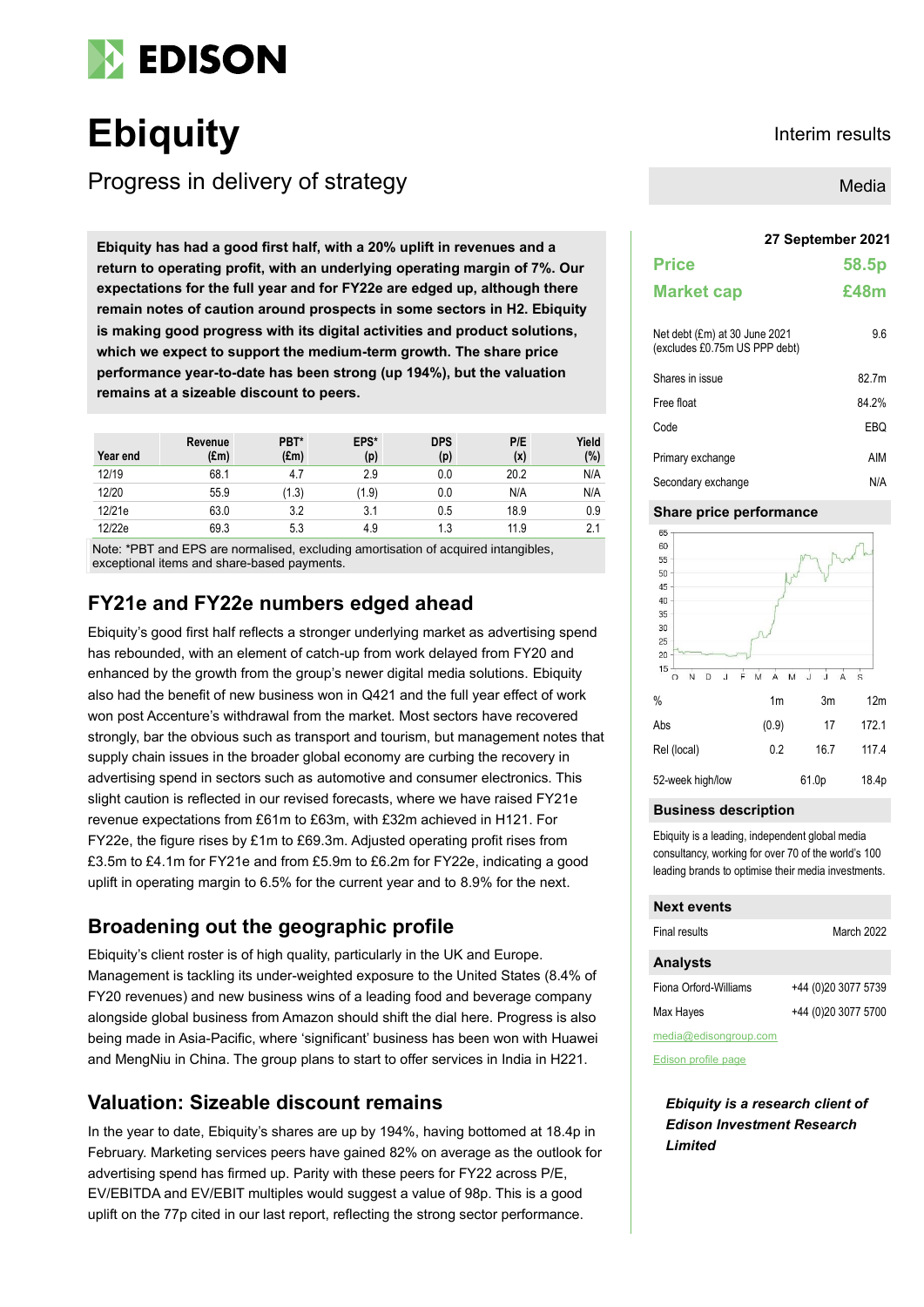

## **Good progress in H121**

As can be seen in the table below, **Media** comprises the main part of revenues (84% of H121). Within this segment, the agency pitch environment was particularly busy, with many selection processes for major brands having been carried over from FY20. New review mandate business was won from Unilever, Ferrero, BMW and Daimler, among others. There was also an element of catch-up in the Contract Compliance activity, with the collation of data and on-site audits made easier by loosening COVID-19 restrictions.

Digital media solutions are starting to make more of an impression, which should be more apparent when progress on the key operational metrics is given for the full year.

The emphasis on growing the revenues from key clients cross-selling more products is also starting to bear fruit, with a 28% uplift in revenues from global, multi-market media projects.

With the prospect of the re-emergence of inflation, clients are especially keen to ensure that they achieve a good return on their marketing spend.

| £m                                | <b>Media</b>     |                  |          | Analytics & Tech |                  |          | <b>Total</b>     |                  |          |
|-----------------------------------|------------------|------------------|----------|------------------|------------------|----------|------------------|------------------|----------|
|                                   | H <sub>121</sub> | H <sub>120</sub> | % change | H <sub>121</sub> | H <sub>120</sub> | % change | H <sub>121</sub> | H <sub>120</sub> | % change |
| Revenue                           | 26.8             | 21.9             | 22%      | 5.2              | 4.9              | 7%       | 32.0             | 26.8             | 20%      |
| Operating profit                  | 5.3              | 2.4              | 124%     | 0.4              | (0.7)            | N/A      | 5.7              | 1.7              | 245%     |
| Operating margin                  | 20%              | 11%              |          | 8%               | $-15%$           |          | 18%              | 6%               |          |
| Unallocated costs                 |                  |                  |          |                  |                  |          | (3.4)            | (3.0)            |          |
| Operating (loss)/profit           |                  |                  |          |                  |                  |          | 2.3              | (1.4)            |          |
| Group underlying operating margin |                  |                  |          |                  |                  |          | 7%               | -5%              |          |
| Source: Ebiquity accounts         |                  |                  |          |                  |                  |          |                  |                  |          |

#### **Exhibit 1: H1 segmental split**

The Analytics and Tech practice has returned to profit in the first half.

## **Key objectives should drive revenue and margin**

As presented with the final results (covered in out [March update note\)](https://www.edisongroup.com/publication/positioned-for-recovery-2/29161/), management has set out clear objectives and operational metrics. With these H121 figures, it has disclosed the baselines for the metrics as at end December 2020, which will be reported against annually. However, an indication was given of broad progress, as shown in the table below.

| <b>Exhibit 2: Progress on metrics</b>                                                                     |                                    |                         |  |  |  |  |  |  |  |
|-----------------------------------------------------------------------------------------------------------|------------------------------------|-------------------------|--|--|--|--|--|--|--|
| <b>Operational metric</b>                                                                                 | <b>Baseline measure</b><br>in 2020 | <b>Current progress</b> |  |  |  |  |  |  |  |
| Number of clients buying two or more service lines                                                        | 59 clients                         | In line                 |  |  |  |  |  |  |  |
| Number of clients buying one or more products from the new digital solutions portfolio                    | 10 clients                         | Ahead                   |  |  |  |  |  |  |  |
| Volume of digital impressions processed, analysed and reported on the platform                            | 112bn impressions                  | Ahead                   |  |  |  |  |  |  |  |
| Value of digital advertising processed, analysed, and reported on the platform                            | US\$0.46bn                         | Ahead                   |  |  |  |  |  |  |  |
| Proportion of revenue relating to digital media (media performance and media management<br>service lines) | 25%                                | In line                 |  |  |  |  |  |  |  |
| Carmen Flamber                                                                                            |                                    |                         |  |  |  |  |  |  |  |

Source: Ebiquity

Regarding the three core objectives, the roll-out of the **productised digital services** – key to scaling the business – continues, with the first, 'Sourcing and Monitoring', launched in H121 and two more, 'Governance' and 'Audience Data Assessment', launched in July. Of these, the Sourcing and Monitoring is likely to achieve the greatest scale, although the Governance objective (which tracks and monitors through automated ingestion and reporting) could achieve similar revenues. Audience Data Assessment, which relates to online audience targeting, is more project-based. A solution targeted at 'Responsible Media Investment' is also being piloted currently. More products are in development and set to be rolled-out through H221 and H122.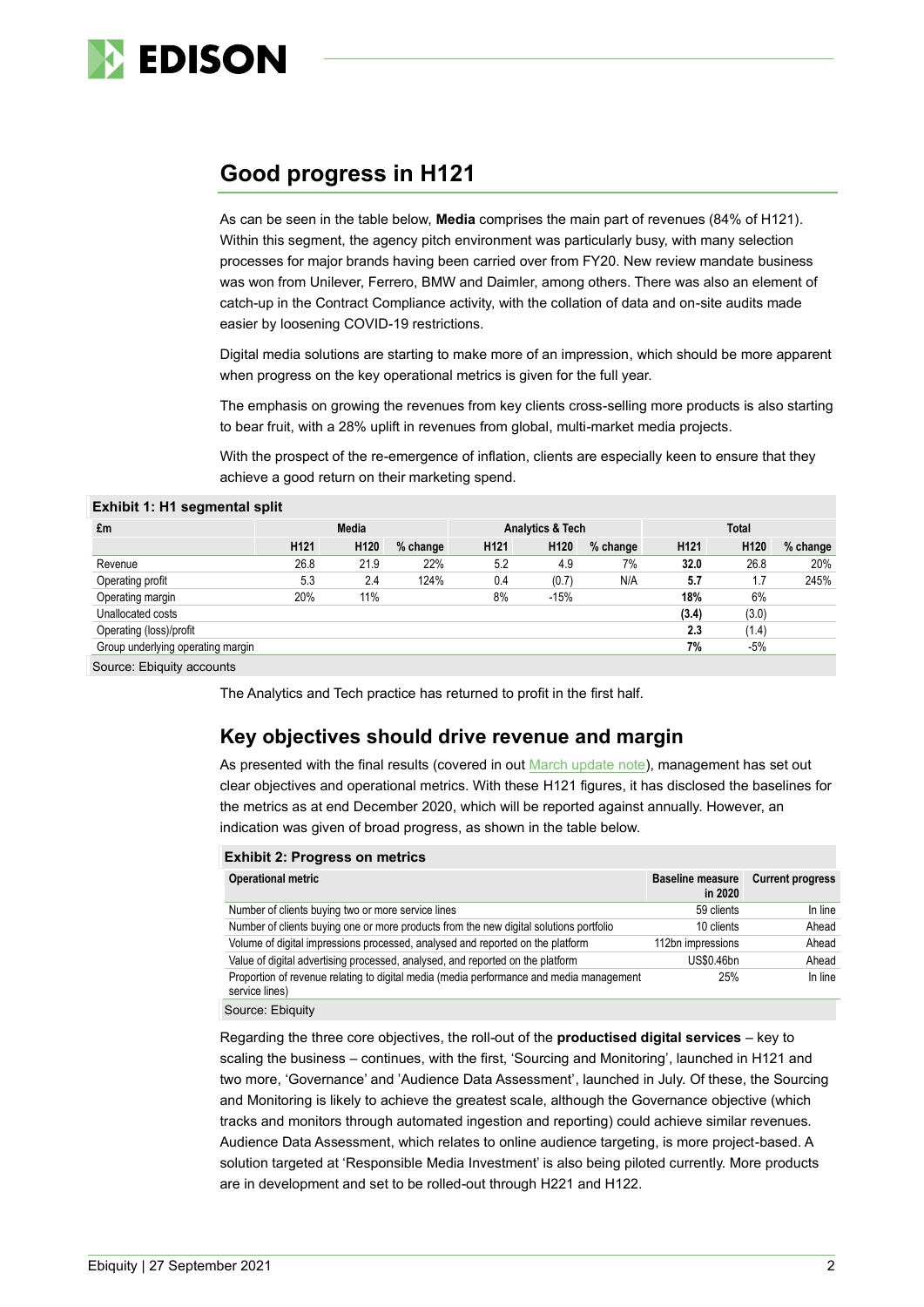

The increased focus on **strategic high-value clients** is also starting to deliver. Client partners have been put in place in New York and Amsterdam, with a third to be appointed in Paris in Q421. The drive to internationalise the business referred to above is being supported by additional resource in North America and Asia-Pacific.

The group has been reorganised along geographic reporting lines, which increases **operational efficiency** and facilitates a more client-centric model and increases cross-selling opportunities. This objective is also being implemented through greater use of off-shoring and near-shoring, particularly using the Madrid-based Media Operations Centre, with some support for the US market possibly being transferred to Guatemala.

## **Increased deferred consideration for Digital Decisions**

The group is taking a £2.4m charge to accrue for post-date remuneration payable relating to the acquisition of Digital Decisions, bought in January 2020. This is contingent on the principal vendor, Ruben Schreurs, remaining in the group's employment. He was appointed group chief product officer in February 2021, in charge of the Digital Innovation Centre. The contingent consideration is based on the average profit to be generated from that unit over FY21 and FY22 on a multiple of six times. This is currently estimated at £10.2m, to be paid in FY23 and therefore beyond our current modelling horizon.

## **Strong cash conversion buoys balance sheet**

Underlying cash from operations in H121 of £3.4m represented conversion of 149% of underlying operating profit (reported operating cash flow of £2.9m was after £0.5m of payments made for items accrued as at 31 December 2020, mainly relating to severance or re-organisation costs). Net debt at the half-year was £9.6m. The additional US Paycheck Protection Program 'debt' of £0.7m was forgiven post period end and will therefore convert to a grant in H221. From this month, the group will revert to bank covenants based on EBITDA leverage from the liquidity covenants put in place to reflect the onerous trading conditions during the pandemic. The group is trading comfortably within these leverage covenants.

## **Increase to forecasts**

We had signalled at the trading update that the pressure on forecasts was likely to be on the upside. Our new FY21 revenue forecast of £63m implies H221 revenue of £31m, which would be a 6% uplift on H220. While this is considerably lower than the 20% growth posted for H121, we note that (as described above) there looks to have been a degree of catching up in those figures. There is also a degree of caution regarding the outlook for advertising spend by the automotive sector and other segments of the global economy affected by the current supply chain issues.

| <b>EXNIDIT 3: Summary financial changes</b> |        |            |                          |          |            |                          |             |            |          |  |
|---------------------------------------------|--------|------------|--------------------------|----------|------------|--------------------------|-------------|------------|----------|--|
|                                             | EPS(p) |            |                          | PBT (£m) |            |                          | EBITDA (£m) |            |          |  |
|                                             | Old    | <b>New</b> | $%$ chg.                 | Old      | <b>New</b> | $%$ chg.                 | Old         | <b>New</b> | $%$ chg. |  |
| 2020                                        | 1.9)   |            | $\overline{\phantom{a}}$ | (1.3)    |            | $\overline{\phantom{a}}$ | 1.8         |            |          |  |
| 2021e                                       | 2.5    | 3.1        | +24                      | 2.6      | 3.2        | +23                      | 5.0         | 5.6        | +12      |  |
| 2022e                                       | 4.7    | 4.9        | +4                       | 5.0      | 5.3        | +6                       | 7.4         |            | $+4$     |  |
|                                             |        |            |                          |          |            |                          |             |            |          |  |

**Exhibit 3: Summary financial changes**

Source: Ebiquity accounts, Edison Investment Research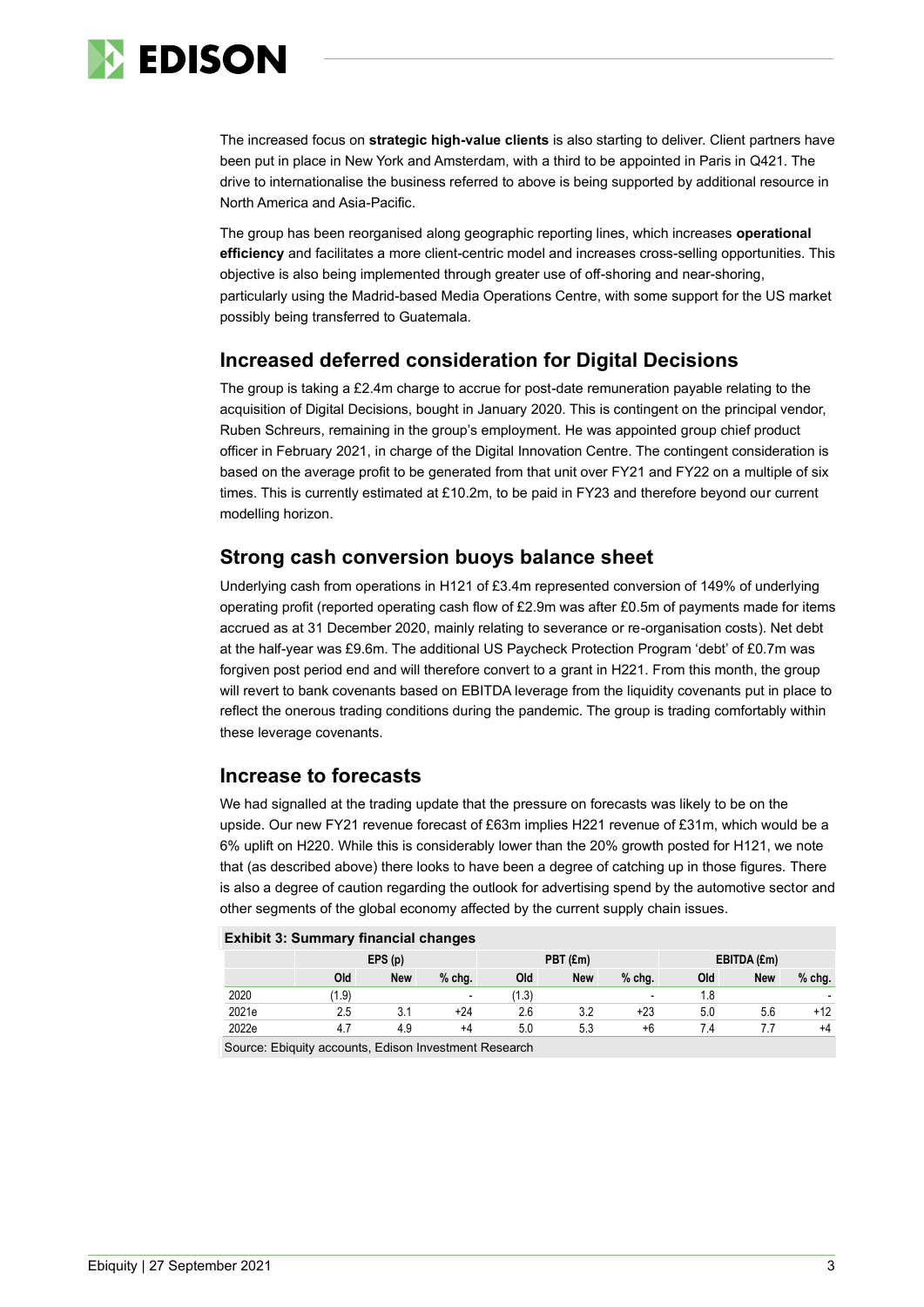

### **Exhibit 4 : Financial summary**

|                                                  | £000s<br>2019   | 2020         | 2021e       | 2022e        |
|--------------------------------------------------|-----------------|--------------|-------------|--------------|
| Year end 31 December                             | <b>IFRS</b>     | <b>IFRS</b>  | <b>IFRS</b> | <b>IFRS</b>  |
| <b>INCOME STATEMENT</b>                          |                 |              |             |              |
| Revenue                                          | 68,133          | 55,907       | 63,000      | 69,300       |
| Cost of Sales                                    | (36, 212)       | (31, 219)    | (33,705)    | (36, 729)    |
| <b>Gross Profit</b>                              | 31,921          | 24,687       | 29,295      | 32,571       |
| <b>EBITDA</b>                                    | 8,603           | 1,797        | 5,615       | 7,650        |
| Operating Profit (before amort. and except.)     | 5,567           | (334)        | 4,100       | 6,200        |
| Amortisation of acquired intangibles             | (1, 169)        | (1, 122)     | (1, 122)    | (1, 122)     |
| Highlighted items                                | (9,044)         | (3, 325)     | (3, 153)    | 0            |
| Share-based payments                             | (117)           | 1,906        | (150)       | (150)        |
| Reported operating profit                        | (4, 763)        | (2,875)      | (325)       | 4,928        |
| Net Interest                                     | (898)           | (875)        | (924)       | (917)        |
| Joint ventures & associates (post tax)           | 0               | 0            | 0           | 0            |
| Forex                                            | 0               | (137)        | 0           | 0            |
| Profit Before Tax (norm)                         | 4,669           | (1,346)      | 3,176       | 5,283        |
| Profit Before Tax (reported)                     | (5,661)         | (3,887)      | (1, 249)    | 4,011        |
| Reported tax                                     | (1, 477)        | 150          | (762)       | (1, 268)     |
| Profit After Tax (norm)                          | 2,738           | (1, 372)     | 2,414       | 3,351        |
| Profit After Tax (reported)                      | (7, 138)        | (3,737)      | (2,011)     | 2,743        |
| Minority interests                               | (451)           | (186)        | 100         | (137)        |
| Discontinued operations                          | (1,018)         | 220          | 0           | 0            |
| Net income (normalised)                          | 2,275           | (1, 557)     | 2,516       | 3,217        |
| Net income (reported)                            | (8, 156)        | (3,703)      | (1, 911)    | 2,606        |
| Average Number of Shares Outstanding (m)         | 79.5            | 81.6         | 80.6        | 78.6         |
| EPS - normalised (p)                             | 2.9             | (1.9)        | 3.1         | 4.9          |
| EPS - normalised continuing diluted (p)          | 2.8             | (1.9)        | 3.1         | 4.9          |
| EPS - basic reported (p)                         | (10.8)          | (4.8)        | (2.4)       | 3.3          |
| Dividend per share (p)                           | 0.00            | 0.00         | 0.50        | 1.25         |
| EBITDA Margin (%)                                | 12.6            | 3.2          | 8.9         | 11.0         |
| Normalised Operating Margin                      | 8.2             | $-0.6$       | 6.5         | 8.9          |
| <b>BALANCE SHEET</b>                             |                 |              |             |              |
| <b>Fixed Assets</b>                              | 47,060          | 44,322       | 42,899      | 41,728       |
| Intangible Assets                                | 35,172          | 34,698       | 33,461      | 32,289       |
| <b>Tangible Assets</b>                           | 10,902          | 8,199        | 8,013       | 8,014        |
| Tax, receivables, Investments & other            | 986             | 1,425        | 1,425       | 1,425        |
| <b>Current Assets</b>                            | 35,074          | 35,610       | 37,325      | 41,136       |
| <b>Stocks</b>                                    | 0               | 0            | 0           | 0            |
| Debtors                                          | 26,838          | 24,318       | 26,236      | 29,429       |
| Cash & cash equivalents                          | 8,236           | 11,121       | 10,950      | 11,568       |
| Other                                            | 0               | 171          | 140         | 140          |
| <b>Current Liabilities</b>                       | (21, 195)       | (22, 189)    | (24, 859)   | (25, 547)    |
| Creditors                                        | (14, 659)       | (15,986)     | (16, 759)   | (17, 446)    |
| Tax and social security                          | (4, 424)        | (1.953)      | (1,953)     | (1,953)      |
| Short term borrowings (incl. positive loan fees) | 22              | 45           | 45          | 45           |
| Other incl lease liabilities                     | (2, 134)        | (4, 295)     | (6, 192)    | (6, 193)     |
| Long Term Liabilities                            | (23,047)        | (26, 997)    | (26, 997)   | (26, 997)    |
| Long term borrowings                             | (13,868)        | (19, 675)    | (19, 675)   | (19, 675)    |
| Other long term liabilities                      | (9, 179)        | (7, 322)     | (7, 322)    | (7, 322)     |
| <b>Net Assets</b>                                | 37,892          | 30,746       | 28,368      | 30,320       |
| Minority interests                               | 1,179           | 442          | 425         | 425          |
| Shareholders' equity                             | 36,713          | 30,304       | 27,943      | 29,895       |
| <b>CASH FLOW</b>                                 |                 |              |             |              |
| Op Cash Flow before WC and tax                   | 8,603           | 1,797        | 5,615       | 7,650        |
| Working capital                                  | (702)           | 4,171        | (1, 144)    | (2,505)      |
| Exceptional & other                              | (2,962)         | (3, 325)     | (520)       | 0            |
| Tax                                              | (1, 345)        | (2, 285)     | (762)       | (1,268)      |
| Operating Cash Flow                              | 3,594           | 358          | 3,188       | 3,877        |
| Capex                                            | (3,235)         | (1, 316)     | (1,500)     | (1, 499)     |
| Acquisitions/disposals                           | 23,862          | (2, 118)     | (486)       | 0            |
| Net interest                                     | (718)           | (550)        | (924)       | (917)        |
| Equity financing                                 | 253             | 0            | 0           | 0            |
| <b>Dividends</b>                                 | (1,052)         | (444)        | (450)       | (843)        |
| Other                                            | 0               | 0            | 0           | $\mathbf{0}$ |
| Net Cash Flow                                    | 22,704          | (4,070)      | (172)       | 618          |
| Opening net debt/(cash)                          | 27,486<br>(204) | 5,610<br>117 | 8,509       | 8,680<br>0   |
| FX<br>Other non-cash movements                   | (624)           | 1,055        | 0<br>0      | $\mathbf{0}$ |
| Closing net debt/(cash)                          | 5,610           | 8,509        | 8,680       | 8,062        |
|                                                  |                 |              |             |              |

Source: Ebiquity accounts, Edison Investment Research